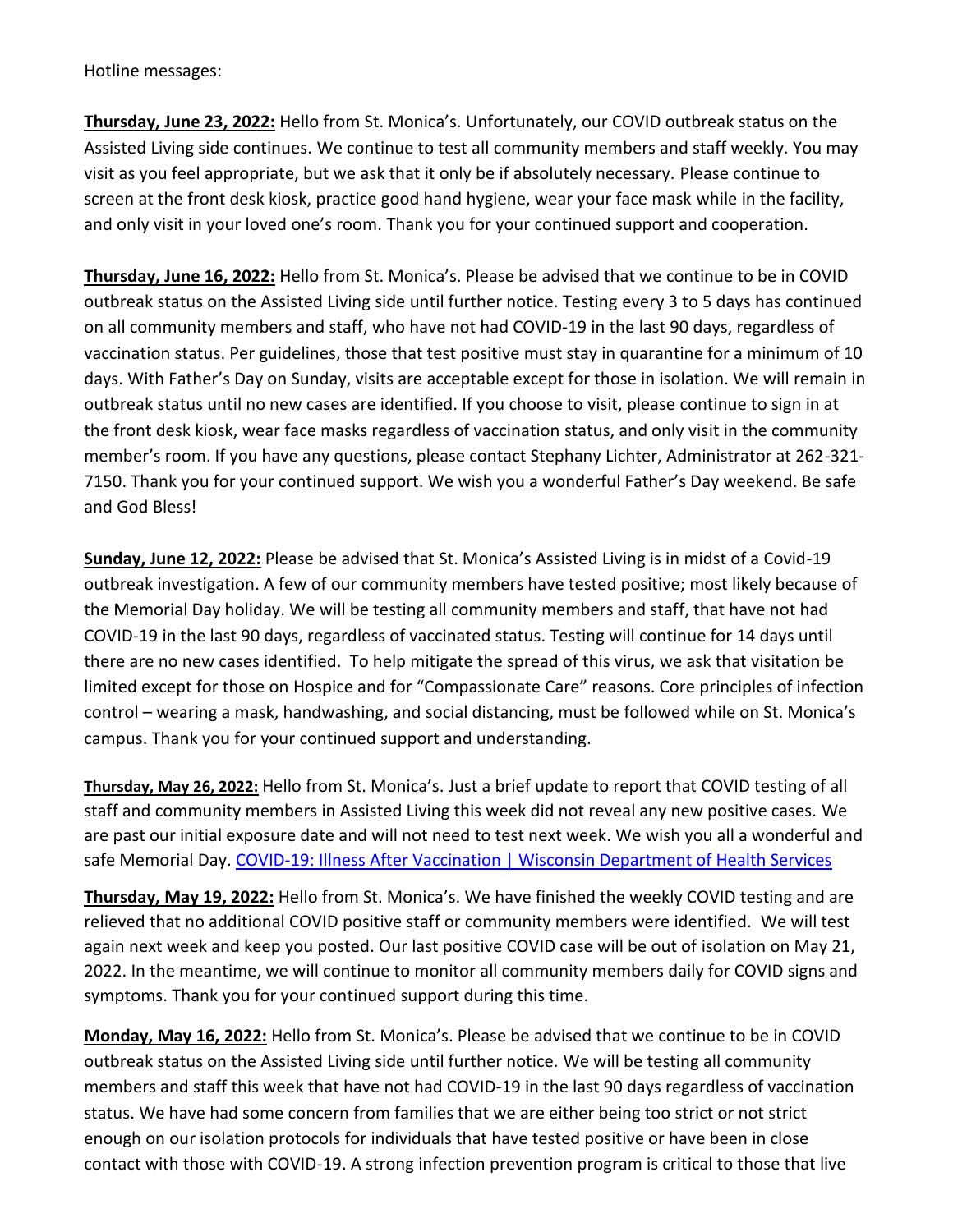and work at St. Monica's and we make our decisions based on the fact that we are caring for individuals with varying degrees of health and risk. Please join us in remaining vigilant and cooperative to prevent the spread of COVID-19 so that we can protect community members from severe infections, hospitalizations, and death. Thank you for your continued support and understanding.

**Friday, May 13, 2022:** Hello from St. Monica's. With this week's COVID testing, additional positive cases were discovered. Per guidelines and in consultation with the local Health Department, those that test positive must stay in quarantine for a minimum of 10 days. Visits are acceptable except for those in isolation. We will remain in outbreak status until no new cases are identified for 28 days which means we need to continue testing weekly until no new cases have been identified for two consecutive weeks. If you choose to visit, please continue to sign in at the front desk kiosk, wear face masks regardless of vaccination status, and only visit in the community member's room. If you have any questions, please contact Stephany Lichter, Administrator at 262-321-7150. Thank you, we appreciate your continued support in these difficult times.

**Friday, May 6, 2022:** Hello from St. Monica's. Sorry for the late communication; however, we just received the results from the PCR testing completed on staff and community members in assisted living this week. We need to inform you that an additional positive result was identified in a community member. Per guidelines, those that test positive must stay in quarantine for a minimum of 10 days. With Mother's Day on Sunday, visits are acceptable except for those in isolation. We will remain in outbreak status until no new cases are identified for 28 days which means we need to test weekly for 4 more weeks. If you choose to visit, please continue to sign in at the front desk kiosk, wear face masks regardless of vaccination status, and only visit in the community member's room. If you have any questions, please contact Stephany Lichter, Administrator at 262-321-7150. Thank you for your continued support. We wish you a wonderful Mother's Day weekend. More updates to come next week.

**Monday, May 2, 2022:** Hello from St. Monica's. This is for the Assisted Living side only. An additional community member has just been identified as being COVID positive with a rapid antigen COVID test. This person is currently under investigation as we await the required confirmation from PCR testing. At this time the individual is quarantined in their room and additional testing on all staff and community members is in progress. Visitation is restricted until further notice. Only those community members with "compassionate care" reasons or Hospice may be visited. If you have any questions, you may reach Stephany Lichter, Administrator, at 262-321-7150. Thank you for your cooperation in this matter.

**Monday, April 25, 2022:** Hello from St. Monica's. We have a confirmed COVID positive community member who is currently hospitalized. We will be testing everyone in the west wing. Visitors should exercise caution and refrain from visiting at this time (please only visit if absolutely necessary). Thank you for your continued partnership and support. If you have any questions, please contact Stephany Lichter, Administrator at 262-321-7150.

**Friday, Feb. 4, 2022:** Greetings from St. Monica's. The Racine community's COVID positivity rate is currently at 25%. Due to this, we continue to test all staff regardless of vaccination status. This testing has identified positive cases among staff, which puts us in outbreak status. Please remember that one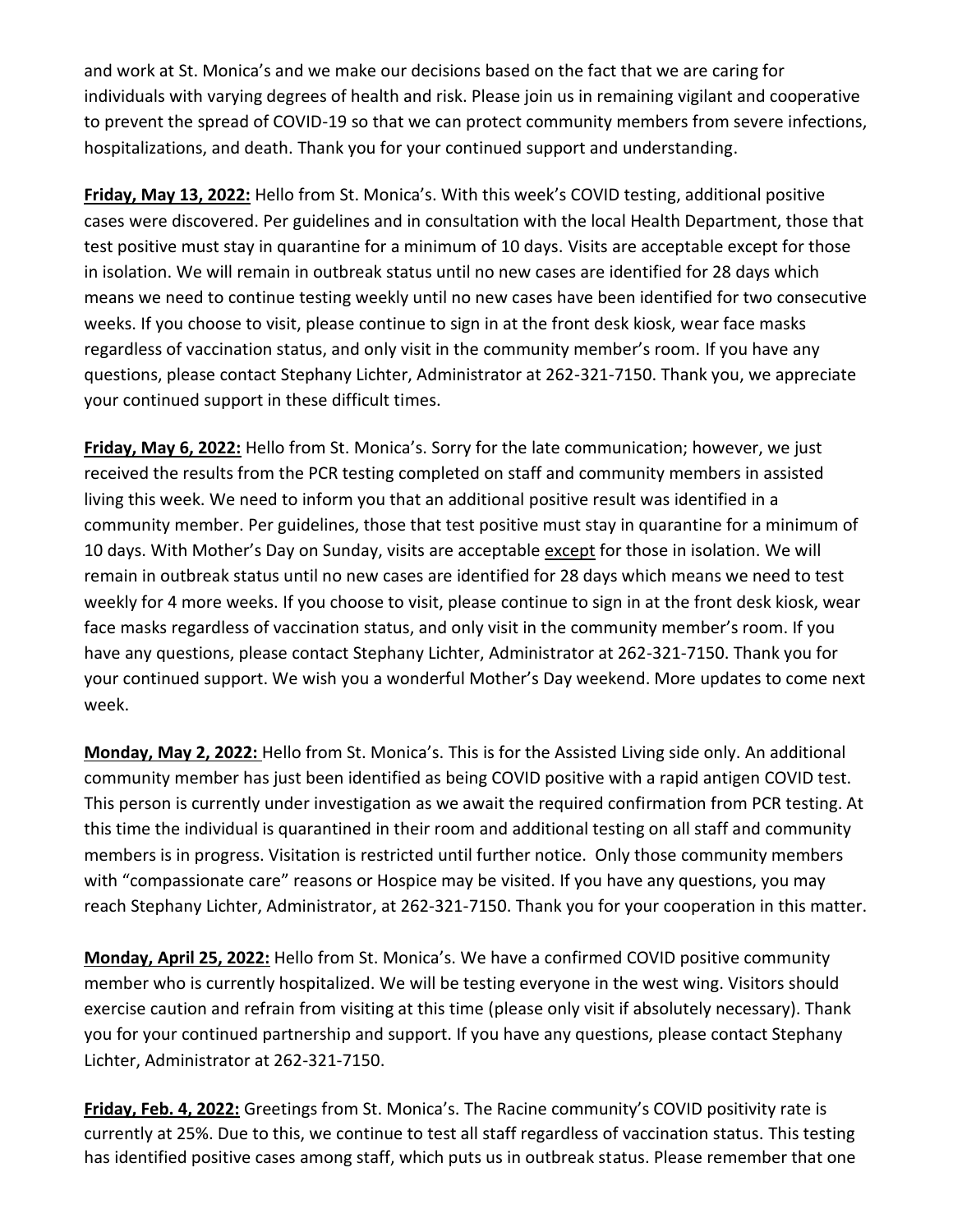staff or resident case defines this, and we presently do not have any cases among those that live at St. Monica's. The staff members who do test positive are removed from the facility and isolated at home per CDC guidelines. At this time there are no visitor restrictions in Assisted Living or Memory Care, but we ask that you exercise caution when visiting by wearing your mask the entire length of the visit, performing hand hygiene before and after the visit and refraining from eating and drinking with your loved one while you are in the facility. Also, you may have noticed that there are 3 parking spaces in front of the main entrance specifically designated for community member parking only. Please don't park in these spots as we have several community members that have their own vehicles and would like to park close to the building for safety purposes. Thank you for your continued partnership and support. If you have any questions, please contact Stephany Lichter, Administrator at 262-321-7150.

Tuesday, Jan. 11<sup>th</sup>: Hello from St. Monica's. We have identified additional positive cases among a staff member and a memory care community member. With the county positivity rate approaching 30%, the arrival of this virus within our walls was inevitable. We always prepare as best we can and were not caught off guard by its arrival. To mitigate the spread of this virus, those memory care community members, who tested positive, are quarantined in their room. We continue to ask that visits to memory care are limited except for those approved under compassionate care. Weekly testing of all community members and staff, regardless of vaccination status, will remain in place as recommended by the Central Racine County Health Department. Thank you for your continued support and understanding during these difficult times. If you have any questions, you may contact Stephany Lichter, Administrator at 262-321-7150.

**Thursday, Jan. 6th**: Hello from St. Monica's. We wish to inform you that we are suspending all in-person visits in the Oak Lane Memory Care unless approved under compassionate care, effective immediately. This will remain in place for the next 2 weeks and will reevaluate thereafter. A memory care community member is under investigation for Covid-19. As a precaution, this community member is currently quarantined in their room. We are taking every step as recommended by Central Racine County Health Department, including testing of all community members and staff regardless of vaccination status. We currently do not have any other community members that are ill, and we continue to monitor everyone closely. As more information is made known we will communicate as soon as we are able. Thank you for your patience and support as this situation becomes clearer. If you have any questions, you may contact Stephany Lichter, Administrator at 262-321-7150.

**Wednesday, Dec. 29th 2021:** Hello from St. Monica's. We hope you are having a blessed holiday season and are remaining healthy and well. Some of our Community Members enjoyed time with their families away from St. Monica's for the Christmas holiday. We have since heard reports of possible exposure to Covid. We currently do not have any Community Members that are showing signs of illness, but with the Racine Covid positivity rate being up to 14%, we encourage everyone to be extra cautious. We ask family members to consider not taking your loved one out for New Year's or to family gatherings. Our priority, as always, is to keep all our vulnerable Community Members safe and we are so thankful for your partnership in doing so. We continue to do weekly testing on all staff and Community Members regardless of vaccinated status. Please remember the best practices of washing hands, wearing a mask and maintaining distance from others. Thank you for your continued support and understanding during these difficult times. If you have any questions, you may contact Stephany Lichter, Administrator at 262-321-7150.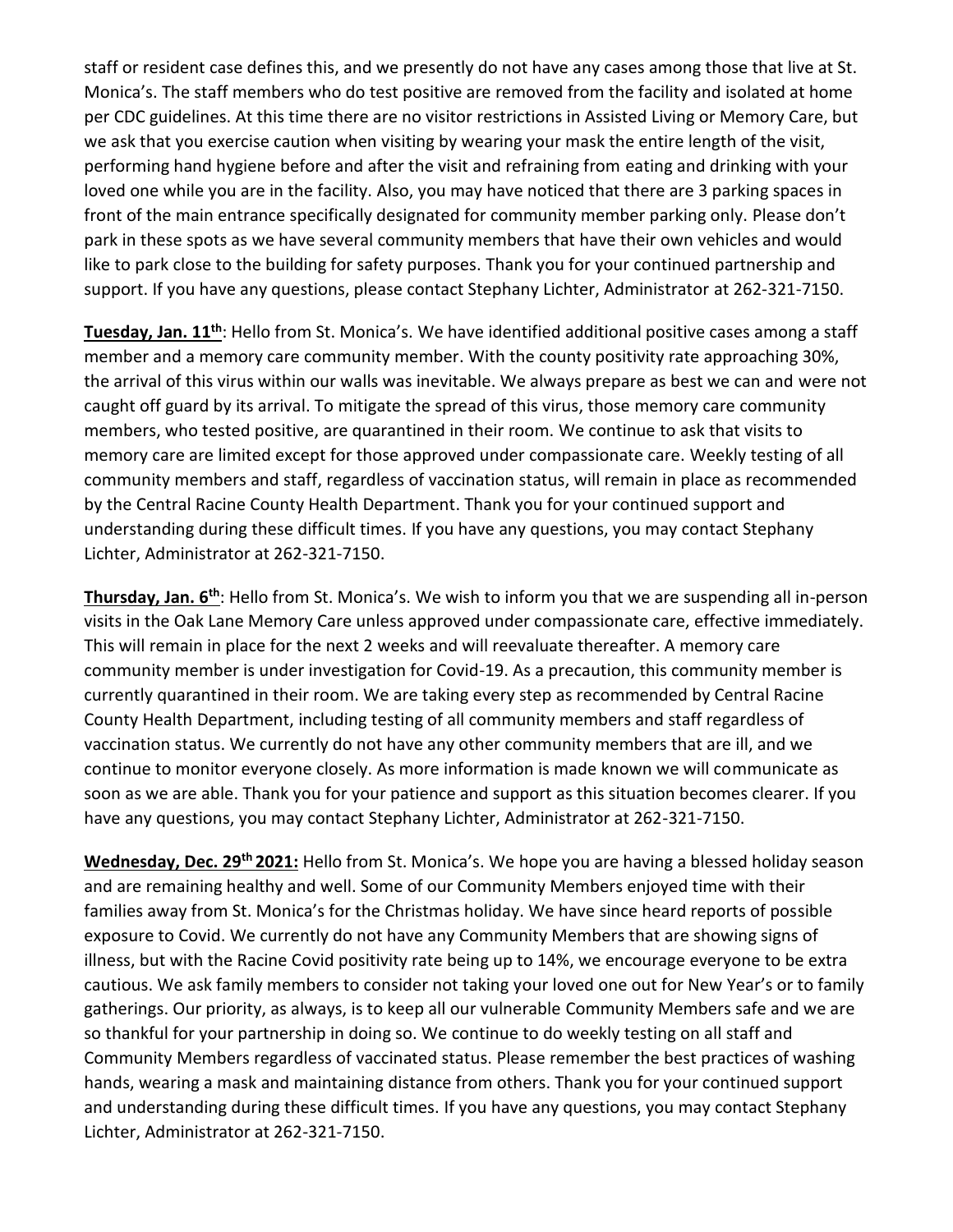**Monday, Dec. 13th:** Due to the Racine County Covid-19 positivity rate remaining in high status we continue to test all staff and community members weekly. We are currently in outbreak status due to one or more staff members testing positive for the virus. Currently, there are no active cases amongst those that live at St. Monica's. Please exercise caution when you visit and wear your mask at all times, wash your hands and practice social distancing.

Christmas is just around the corner! If you plan on taking your loved one out, please call 262-639-5050 option 2 and inform one of the nurses. If your loved one will be away during a medication time, informing the nurse will allow medications to be ready so that you can take them with you. Lastly, please ensure that you are signing out using the electronic kiosk at the front desk. If you have any questions, you may contact Stephany Lichter, Administrator at 262-321-7150. We wish you a very Merry Christmas and Happy New Year. Thank you for all of your love and support throughout 2021.

**Thursday, Dec. 2nd:** The Covid-19 positivity rate for Racine County is labeled as high. We continue to routinely test all unvaccinated staff weekly. There have been no new positives identified since last month. We continue to screen all staff, contractors, and visitors at our front entrance. Everyone should continue wearing masks properly, social distancing and being vigilant about handwashing. If you have any questions, you may contact Stephany Lichter, Administrator at 262-321-7150.

**Friday, Nov. 19th:** This is our update since our Wednesday message sharing that routine Covid testing had produced 2 positive staff members. We have completed testing of all staff and community members regardless of vaccination status. No new positive cases were detected. We also wanted to provide some information about the upcoming Thanksgiving holiday. Our priority is to keep everyone healthy and safe. We welcome you to visit your loved one at St. Monica's but eating or drinking with your loved one on our campus is still restricted, as masks must always remain on. You are welcome to take your loved one out to eat, but we ask that you exercise caution. If your loved one will be away during a medication time, please contact the nurse ahead of time by calling 262-639-5050; Option 2. This will allow medications to be ready so that you can take them with you. Lastly, please ensure that you are signing out using the electronic kiosk at the front desk. If you have any questions, you may contact Stephany Lichter, Administrator at 262-321-7150. We wish you a blessed Thanksgiving.

**Wednesday, Nov. 17th:** Our routine staff Covid rapid antigen testing has produced 2 positive staff members. These two employees will need to be confirmed with PCR testing. In the meantime, we are testing all employees and community members at St. Monica's as a precaution. Updates to come.

**Wednesday, Nov. 10th**: Hello from St. Monica's. We wish to inform you that an employee working in the Memory Care has tested positive for Covid-19. This staff member is currently quarantined at home. We are taking every step as recommended by Central Racine County Health Department which includes testing of all Memory Care staff and community members regardless of vaccination status. Our first round of testing did not produce any new positive cases. We will be testing again on Friday. Visitation may continue unless additional cases are discovered. We currently do not have any community members that are ill, and we are monitoring everyone closely.

If you have any questions, you may contact Stephany Lichter, Administrator at 262-321-7150

**Friday, October 15th:** Hello from St. Monica's. Per Department of Health Services testing guidance, we are conducting twice weekly, routine testing on all unvaccinated staff based on the county positivity level currently being in 'red' status. HomeTown Pharmacy will be here on Wednesday, November 3rd to provide our community with Covid booster vaccination. They will offer both Pfizer and Moderna options to stay consistent with the manufacturer used during one's initial inoculation. We will be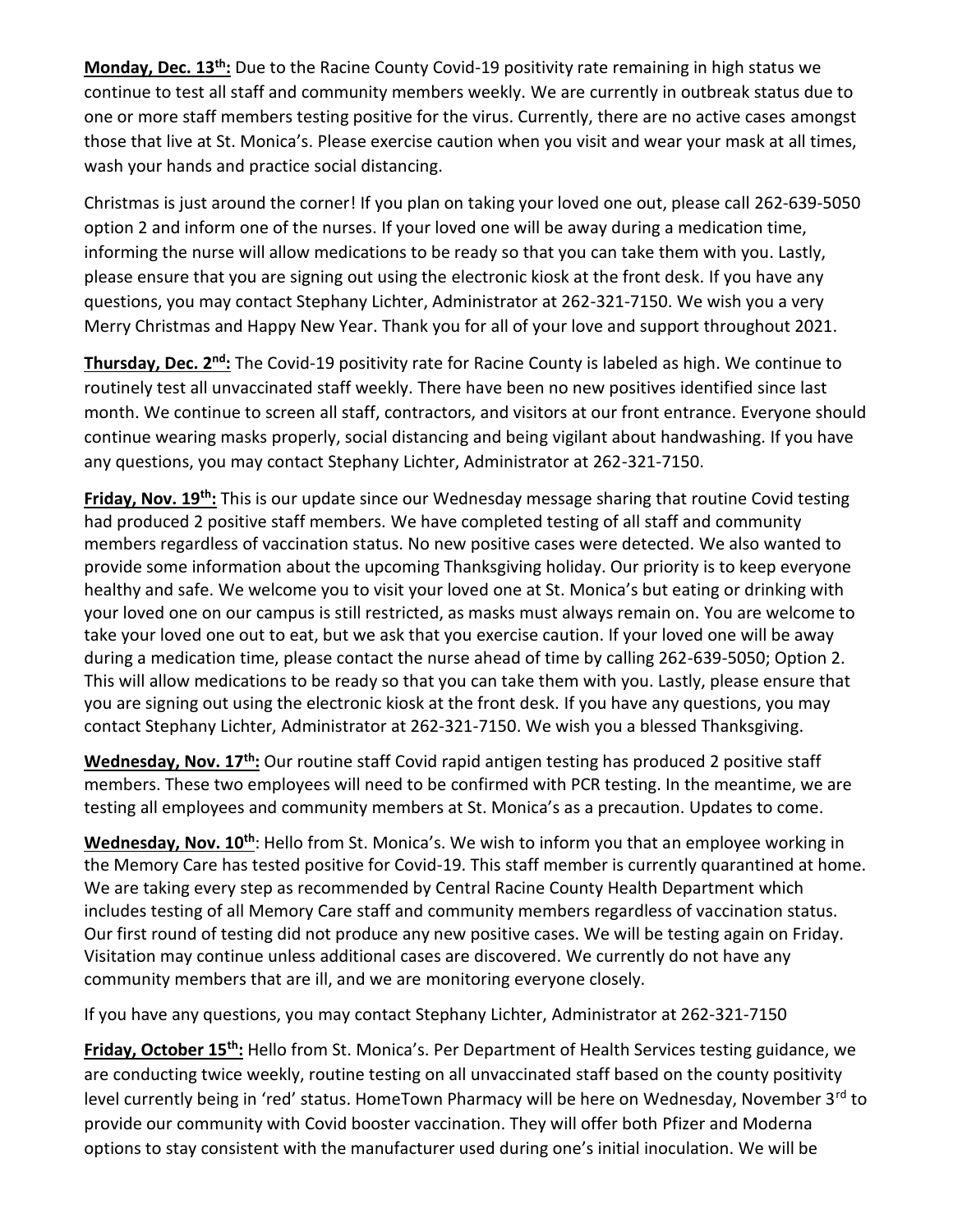reaching out for consents of those who would like to take advantage of this offering. If you have any questions, you may contact Stephany Lichter, Administrator at 262-321-7150, or Kamia Beasley, Director of Nursing at 262-321-7176

**Wednesday, Sept. 1st:** St. Monica's Senior Living continues to work towards having a fully vaccinated workforce, subject to applicable laws and our policies. For information on the COVID vaccine, visit: [Vaccines for COVID-19 | CDC](https://www.cdc.gov/coronavirus/2019-ncov/vaccines/index.html) Our team members continue to wear masks and visitors are required to wear masks for the entirety of their visit, regardless of vaccination status.

Hometown Pharmacy will be at St. Monica's for our Annual Flu Vaccine Clinic on September 22<sup>nd</sup>. We will be reaching out as we work on consent paperwork for the vaccination. If you have any questions, you may contact Stephany Lichter, Administrator, at 262-321-7150.

**Friday, June 4<sup>th</sup>:** Hello from St. Monica's. We are again, pleased to announce that, after testing assisted living staff and community members, no cases of Covid-19 have been found. We love seeing visitors and guests, but please be reminded that preferred visiting hours are from 9:00 a.m. to 5:00 p.m. If you plan to visit outside of this time window, please call ahead. For assisted living dial 262-639-5050 option 2. For Memory Care dial extension 254. Visits should be limited to one hour in length and take place in the community member's room or outdoors. Please review details in the "Guidelines for Visitation" document on our website under the Covid-19 tab at stmonicasseniorliving.com.

If you have any questions, you may contact, Loretta Baxter, Executive Director at 262-321-7131, or Stephany Lichter, Director of Nursing and Compliance Officer at 262-321-7150

**Friday, May 21st:** Hello from St. Monica's. We are pleased to announce that, after testing assisted living staff and community members, no new cases of Covid-19 have been found. The staff member who tested positive continues to be quarantined at home. Guidance from the Central Racine County Health Department calls for weekly testing over the next 2 weeks. Visitation to St. Monica's will as normal but please be reminded to always wear your mask, social distance, practice hand hygiene and stay away from common areas such as our dining room, living rooms and laundry rooms.

If you have any questions, you may contact myself, Loretta Baxter, Executive Director at 262-321-7131, or Stephany Lichter, Director of Nursing and Compliance Officer at 262-321-7150

**Wednesday, May 19th**: Hello from St. Monica's. We wish to inform you that an employee has tested positive for Covid-19. This staff member is currently quarantined at home. We are hopeful that diagnosis was early and contained as much as possible. We are taking every step as recommended by Central Racine County Health Department which includes testing of all staff and community members regardless of vaccination status. We currently do not have any community members that are ill, and we are monitoring everyone closely. Visitation may continue unless additional cases are discovered. Further messaging will follow as we learn more.

If you have any questions, you may contact myself, Loretta Baxter, Executive Director at 262-321-7131, or Stephany Lichter, Director of Nursing and Compliance Officer at 262-321-7150

**Thursday, May 6<sup>th</sup>**: Hello from St. Monica's! Today is Thursday, May 6<sup>th</sup>. Mother's Day 2021 has arrived! We welcome family and friends to visit your loved one here, at St. Monica's. Please be reminded of our procedure: Upon entry, all visitors must screen-in and sign the visitation agreement. We ask that there be no more than 3 adult visitors at once. Kids of all ages are welcome but must be accompanied by an adult and wear a mask if over the age of 2. All Memory Care visits must be scheduled in advance by calling Michelle at 262-639-5050 extension 254. Preferred visiting hours will be from 9:00 a.m. to 5:00 p.m. 7 days a week. If you plan to visit outside of those times, please call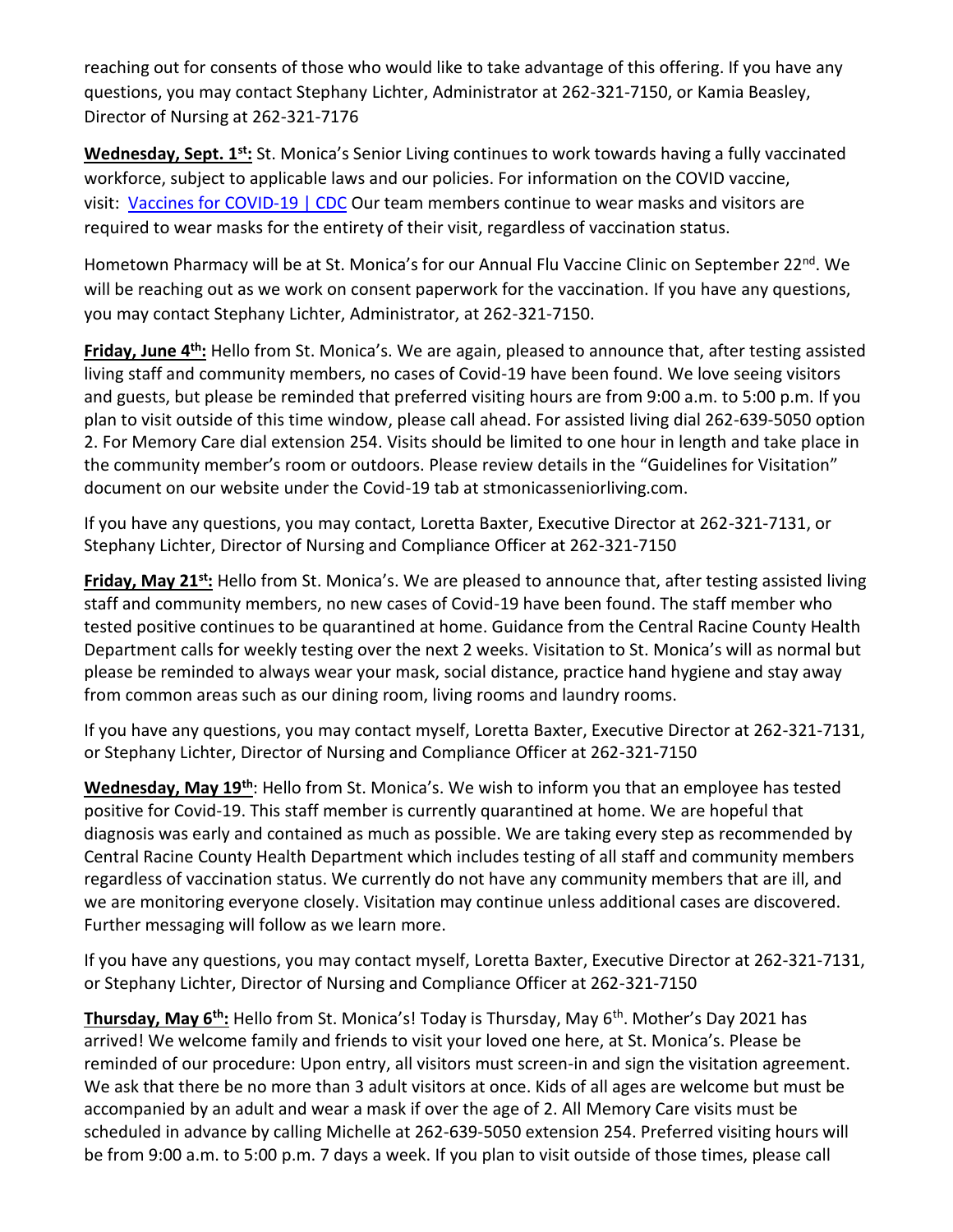ahead. For assisted living dial 262-639-5050 option 2. Visits should be limited to one hour in length and take place in the community member's room or outdoors. For further details, please review the updated Guidelines for Visitation document on our website under the Covid-19 tab at stmonicasseniorliving.com.

If you have any questions do not hesitate to call, Loretta Baxter, Executive Director, at 262-321-7131 or Stephany Lichter, Director of Nursing and Compliance Officer at 262-321-7150.

**Thursday, April 8<sup>th</sup>:** Hello from St. Monica's! Today is Thursday, April 8<sup>th</sup>. We are excited to welcome visitors back into St. Monica's. Upon entry, all visitors must screen-in and sign the visitation agreement. We ask that there be no more than 3 adult visitors at once. At this time, children are not permitted to visit in the Memory Care. All Memory Care visits must be scheduled in advance by calling Michelle at 262-639-5050 extension 254. Preferred visiting hours will be from 9:00 a.m. to 5:00 p.m. 7 days a week. If you plan to visit outside of those times, please call ahead. For assisted living dial 262-639-5050 option 2. All visits should be limited to one hour in length and take place in the community member's room, outdoors or in the Assisted Living's Connection Café. Children under the age of 12 must be accompanied by an adult. Everyone over the age of 2 must wear a face mask for the duration of your visit. For further details, please review the updated Guidelines for Visitation document on our website under the Covid-19 tab at stmonicasseniorliving.com.

We can't wait to see you again and are so thankful for your support over the past year. If you have any questions do not hesitate to call, Loretta Baxter, Executive Director, at 262-321-7131 or Stephany Lichter, Director of Nursing and Compliance Officer at 262-321-7150.

**Thursday, Mar. 18th:** Hello from St. Monica's! Today is Thursday, March 18th. We are excited to share that many of our community members and staff are now fully vaccinated for Covid-19. With the Covid case positivity rate at a low in the Racine community, we are thrilled to announce that we will be allowing less restrictive visitation beginning tomorrow, Friday, March 19<sup>th</sup>. Emergency contacts of community members living at St. Monica's will now be permitted to visit in their loved one's room. Visitors not listed as emergency contacts and children under the age of 12 will only be permitted to visit within our Connection Café and must be scheduled in advance. To schedule your 30-minute visit in Assisted Living, call or text 262-822-8209. For memory care visits, call Michelle at 262-631-3020 ext. 254. Visiting hours will be from 9:00 a.m. to 5:00 p.m. 7 days a week. Upon entry, all visitors must screen-in and read and sign our guidelines document. Please review the updated Guidelines for Visitation document on our website under the Covid-19 tab at stmonicasseniorliving.com.

We can't wait to see you again and are so thankful for your support over the past year. If you have any questions do not hesitate to call, Loretta Baxter, Executive Director, at 262-321-7131 or Stephany Lichter, Director of Nursing and Compliance Officer at 262-321-7150.

**Thursday, Feb. 11th:** Hello from St. Monica's! Today is Thursday, February 11th . As Valentine's Day approaches, we are so thankful for the love you show us every day and want to you to remember that "You are the heart of our home". Our Community Members and families have been enjoying in-person visits in our Connection Café. To schedule your 30-minute visit in Assisted Living, call or text 262-822- 8209. For memory care visits, call Michelle at 262-631-3020 ext. 254. Please be reminded to review the "Visitation Guidelines" and "How to Protect Yourself and Others" documents on our website [www.stmonicasseniorliving.com,](http://www.stmonicasseniorliving.com/) under the "Covid-19" tab. Some highlights include: Masks required at all times, only 2 visitors per community member at one time, no children under the age of 12, no eating or drinking, no transfer of items and no touching your loved one.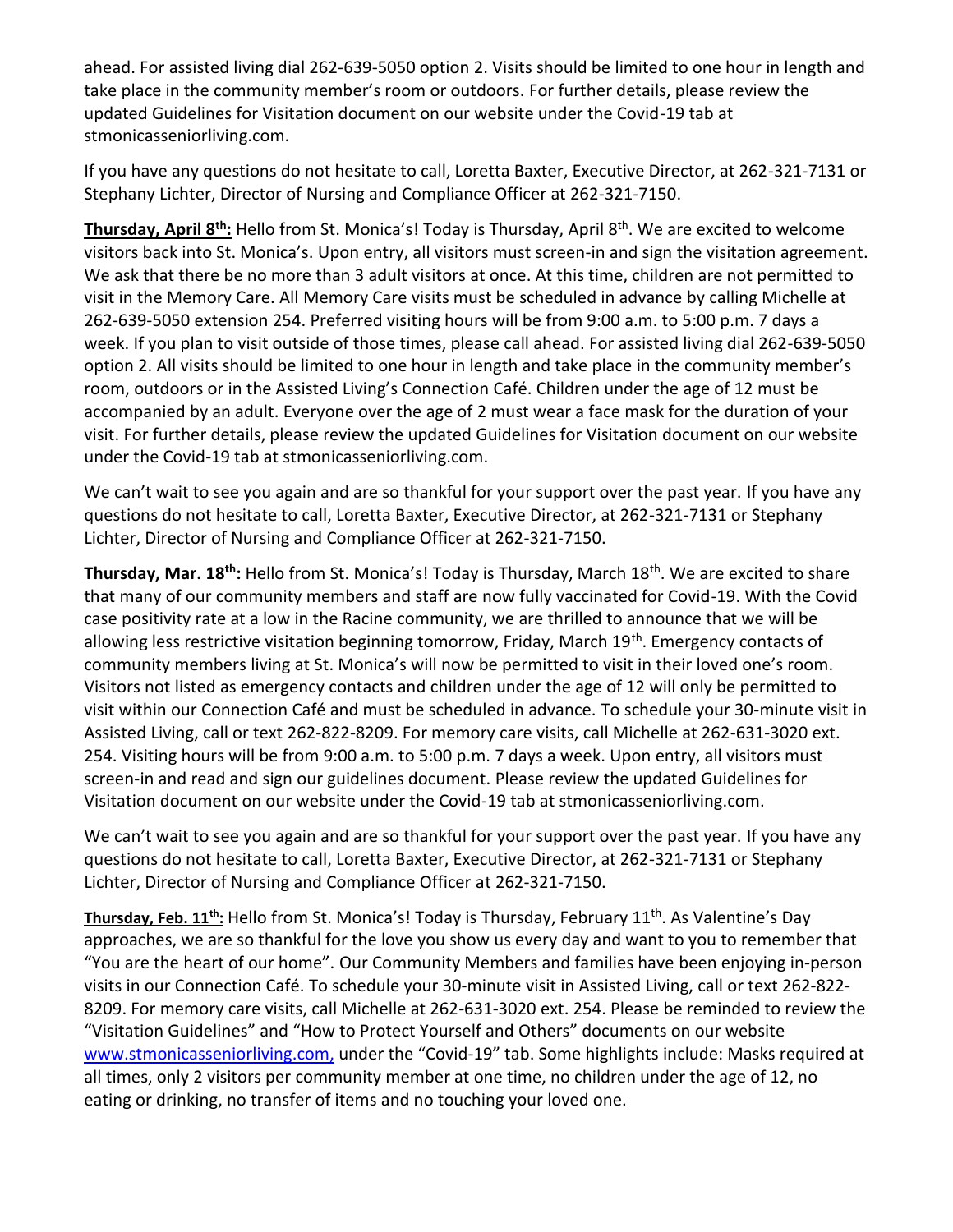Our next two Covid-19 Immunization clinics will be February 22<sup>nd</sup> and March 22<sup>nd</sup>. Regularly scheduled Covid testing of community members and staff will take place every 2 weeks with next testing date of Feb. 23rd .

As always, thank you for your continued support and understanding during this time. If you have any questions do not hesitate to call, Loretta Baxter, Executive Director, at 262-321-7131 or Stephany Lichter, Director of Nursing and Compliance Officer at 262-321-7150.

**Monday, Jan. 25th:** Hello from St. Monica's! Today is Monday, January 25th. We are celebrating a successful first Covid-19 Vaccination clinic Today! Our next two clinics will be February 22<sup>nd</sup> and March 22<sup>nd</sup>. Community members living in St. Monica's must have a Vaccine Administration Record signed in order to receive the 2-dose vaccination. We are so thankful for our shot of hope!

Our Communication Café is up and running. 30-minute scheduled visitation sessions are available Monday through Friday. Time slots are limited, beginning at 9 a.m. with the last session at 3:15 p.m. To schedule your visit in Assisted Living, call 262-822-8209, again that's 262-822-8209. For memory care visits, call Michelle at 262-631-3020 ext. 254. Please be reminded to review the "Visitation Guidelines" and "How to Protect Yourself and Others" documents on our website [www.stmonicasseniorliving.com,](http://www.stmonicasseniorliving.com/) under the Coronavirus tab. Some highlights include: Masks are required at all times, only 2 visitors per community member at one time, no children under the age of 12, no eating or drinking, no transfer of items and no touching your loved one.

As always, thank you for your continued support and understanding during these difficult times. If you have any questions do not hesitate to call myself, Loretta Baxter, Executive Director at 262-321-7131 or Stephany Lichter, Director of Health and Wellness and Compliance Officer at 262-321-7150. Thank you and be safe.

**Thursday, Jan. 14th:** Happy New Year from St. Monica's! We are excited to announce our clinic dates for the Moderna Covid-19 Vaccination. Walgreens will come to administer vaccination on February 5<sup>th</sup>, March 5<sup>th</sup>, and April 2<sup>nd</sup>. Community members living in St. Monica's must have a Vaccine Administration Record signed in order to receive the 2-dose vaccination.

We are also thrilled to announce the opening of our Communication Café. 30-minute scheduled visitation sessions will begin on Friday, January 15<sup>th</sup>, and continue to be available Monday through Friday. Time slots are limited, beginning at 9 a.m. with the last session at 3:15 p.m. To schedule your visit in Assisted Living, call 262-822-8209. For memory care visits, call Michelle at 262-631-3020 ext. 254. Before visiting you MUST review the "Visitation Guidelines" and "How to Protect Yourself and Others" documents, at [www.stmonicasseniorliving.com,](http://www.stmonicasseniorliving.com/) under the Coronavirus tab. Some highlights include: Masks are required at all times, only 2 visitors per community member at one time, no children under the age of 12, no eating or drinking, no transfer of items and no touching your loved one.

As always, thank you for your continued support and understanding during these difficult times. If you have any questions do not hesitate to call myself, Loretta Baxter, Executive Director at 262-321-7131 or Stephany Lichter, Director of Health and Wellness and Compliance Officer at 262-321-7150.

**Wednesday, Dec. 23rd 2020:** Merry Christmas and Happy New Year from St. Monica's. We are excited to announce that we will be offering a non-denominational service on Christmas Eve at 10:30 a.m., and Mass on Christmas Day at 9:30 a.m., only for those living at St. Monica's to attend. Socially distanced seating will be arranged. We are also excited to open our Assisted Living dining room for mid-day meal service beginning on Christmas Day, Dec. 25<sup>th</sup>. We plan to test all staff and community members for Covid-19 on Monday, Dec. 28<sup>th</sup>. If no positive cases are discovered, Assisted Living community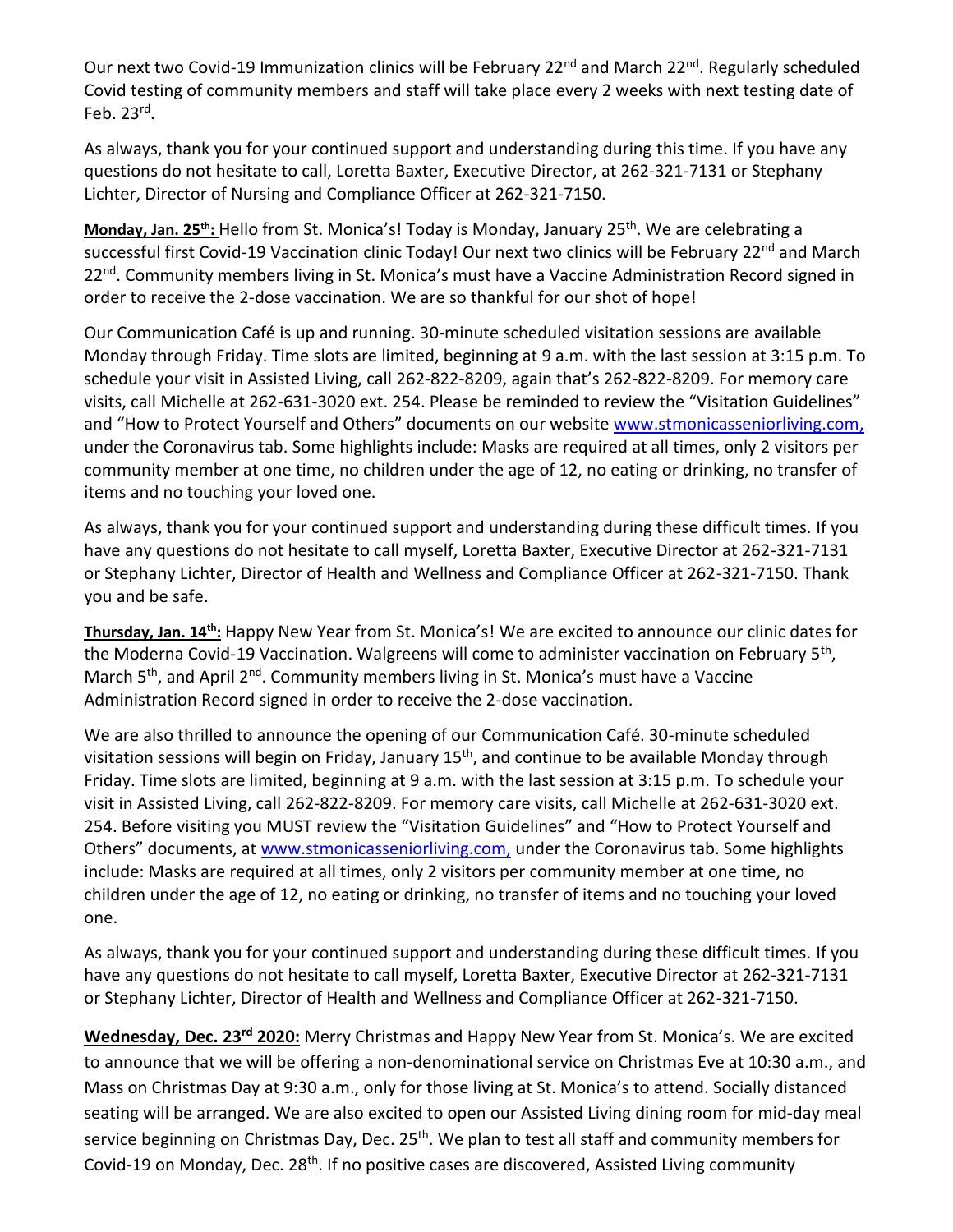members will return to all 3 meals in the dining room. St. Monica's remains in Covid-19 "Outbreak Status" and therefore must remain closed to visitors unless approved for compassionate care or hospice visits. Video calls continue to be encouraged. Please contact Shannon to set up your call at 262-321-7135 or email [sperez@stmonicasseniorliving.com](mailto:sperez@stmonicasseniorliving.com) Preparations continue for the Covid-19 vaccine. Consent forms are being collected and we hope to have a specific date for vaccination soon. As always, thank you for your continued support and understanding throughout this challenging year. If you have any questions do not hesitate to call myself, Loretta Baxter, Executive Director at 262-321- 7131 or Stephany Lichter, Director of Health and Wellness and Compliance Officer at 262-321-7150. Thank you and be safe.

**Thursday, Dec. 10th**: Hello from St. Monica's. At this time, Assisted Living community members are encouraged to remain in their rooms but can come out when accompanied by a staff member if they are wearing a face mask over their mouth and nose. According to the Health Department the St. Monica's Campus is still within a 28 day "Outbreak Status" window and therefore must remain closed to visitors unless approved for compassionate care or hospice visits.

We are preparing for the approval of the Covid-19 vaccination. Community members, who are their own decision maker, will be asked if they would like to receive the vaccine when it becomes available. A Vaccine Administration Record must be signed, and insurance will be billed. We will also be reaching out to Community Members' representatives for their decision regarding the vaccination.

We know you are eager to visit your loved one and we look forward to welcoming family and friends back into St. Monica's when we can do so without jeopardizing the safety of anyone living or working in our community. We are excited to roll out our new Connection Café as soon as we are able. One-onone activities have been going very well and video calls continue to be encouraged. Please contact Shannon to set up your call at 262-321-7135 or email [sperez@stmonicasseniorliving.com](mailto:sperez@stmonicasseniorliving.com) As always, thank you for your continued support and understanding during these difficult times. If you have any questions do not hesitate to call myself, Loretta Baxter, Executive Director at 262-321-7131 or Stephany Lichter, Director of Health and Wellness and Compliance Officer at 262-321-7150.

**Friday, Nov. 27th**: Hello from St. Monica's. Today is Friday, November 27th . Due to a positive Covid-19 case diagnosed in an Assisted Living community member, we are requesting all Assisted Living community members remain in their rooms beginning at 6pm on Friday, November 27<sup>th</sup>. We feel this was caught early and remain hopeful. All meals will be delivered to rooms and one-on-one activities will be provided. Video calls will continue. We will be closely monitoring all community members and employees for Covid-19 symptoms. Testing of all community members and staff will take place as soon as supplies arrive. For questions contact Loretta Baxter, Executive Director, at 262-321-7131. Visitation remains closed unless approved for compassionate care or hospice/end of life situations. If you have been approved for compassionate care visitation please call Stephany Lichter, Director of Nursing Services at 262-321-7150, prior to your desired visit. Thank you and be safe.

**Wednesday, Nov. 25th:** We thank you for your continued support as we have been working hard to care for our valued community members. The health and well-being of everyone living and working at St. Monica's remains our greatest priority. Due to a positive Covid-19 case in a Memory Care staff member, we have tested all Memory Care community members and staff. We did everything we could to keep this virus out of our home, but with it being so prevalent in Racine County we knew there was a strong possibility that Covid-19 would return. We are taking every step recommended by the Central Racine County Health Department to contain the spread. The test results have allowed us to identify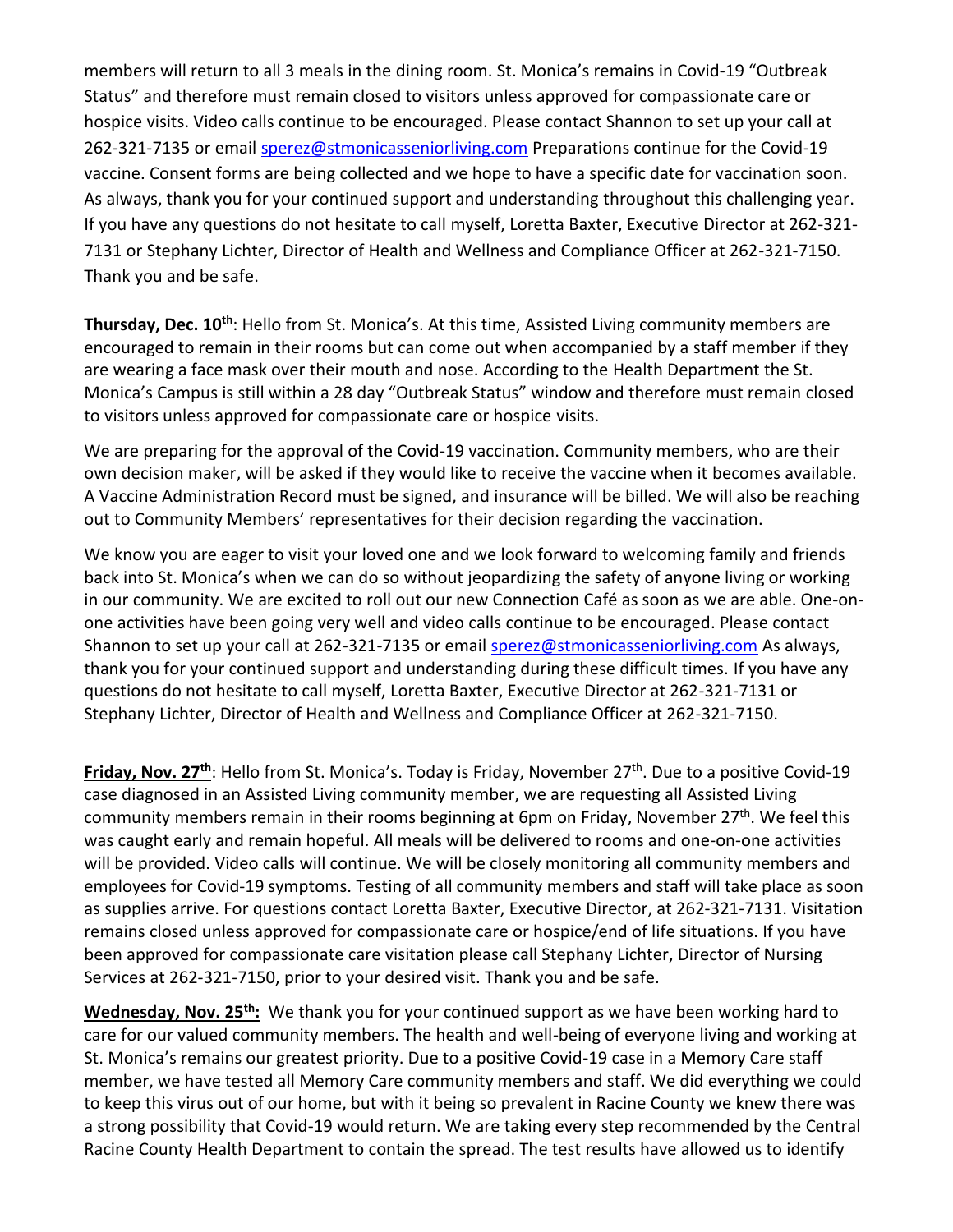asymptomatic employees who are now in quarantine at home and those community members who need dedicated staff caring for their needs. Daily screening of all employees remains in place and we will continue testing for Covid-19 as needed. Be assured that we are taking every precaution to mitigate the spread of this virus and our dedicated team will continue to provide the exceptional care we are known for. If you have any questions, you may contact myself, Loretta Baxter, Executive Director at 262-321-7131 or lbaxter@stmonicasseniorliving.com.

At this time, St. Monica's remains closed to visitors unless approved for compassionate care or hospice/end-of-life scenarios. With the holiday season upon us, we would like to remind everyone that non-essential outings continue to be discouraged. Our Life Engagement team continues to offer virtual visits, even on holidays. Please know that your loved one will be enjoying festive holiday meals and celebrating safely inside our St. Monica's home. We are working on the creation of a new visitation station and hope to share the details of that exciting space as soon as we are able. We know this is a challenging time for everyone and we thank you for your continued understanding as our priority remains the safety of your loved one. The support and love we have seen from our St. Monica's families has been overwhelming. During this Thanksgiving season we are especially thankful for YOU. Thank you and be safe.

Here is a helpful article regarding Thanksgiving Guidance from Centers for Medicare & Medicaid Services: [https://www.mcknights.com/news/cms-to-issue-formal-alert-on-how-nursing-homes-should](https://www.mcknights.com/news/cms-to-issue-formal-alert-on-how-nursing-homes-should-manage-thanksgiving-visits/)[manage-thanksgiving-visits/](https://www.mcknights.com/news/cms-to-issue-formal-alert-on-how-nursing-homes-should-manage-thanksgiving-visits/)

**Monday, Oct 19th:** We wish to inform you that an employee has tested positive for Covid-19. This staff member does not provide direct care to community members and is currently quarantined at home. We are hopeful that diagnosis was early and contained as much as possible. All scheduled, in-person visits will be cancelled at this time. Those individuals approved for compassionate care or hospice visitation will be permitted. We are taking every step as recommended by the Central Racine County Health Department. We currently do not have any community members that are ill, and we are monitoring everyone closely. At this time, we are not asking community members to remain in their rooms but please know that this may change. Non-essential outings continue to be discouraged. Daily screening of all employees remains in place and we will be testing as needed. Be assured that we are taking every precaution to mitigate the spread of this virus and our dedicated team of heroes will continue to provide the exceptional care we are known for. If you have any questions, you may contact myself, Loretta Baxter, Executive Director at 262-321-7131. Thank you and have a safe day.

**Friday, Oct 2nd**: Hello from St. Monica's. We wish to inform you that we are suspending all in-person visits unless approved under compassionate care, effective immediately. This will remain in place for the next 2 weeks and will reevaluate thereafter. A memory care community member is under investigation for Covid-19. As a precaution, this community member is currently quarantined in one of our new negative pressure isolation rooms. We are hopeful that suspicion was detected early and contained. We are taking every step as recommended by Central Racine County Health Department and awaiting further information from the Wisconsin State Laboratory. We currently do not have any community members that are ill, and we continue to monitor everyone closely. As more information is made known we will communicate as soon as we are able. Thank you for your patience and support as this situation becomes clearer.

**September 21st (email message):** Fall has arrived and with that season the colder weather is not far behind. We are thankful to continue to report that St. Monica's remains Covid free. The highest priority at St. Monica's continues to be the well-being of our community members and staff. We would like you to know that outdoor scheduled visits will conclude as of October  $15<sup>th</sup>$ . It has been a nice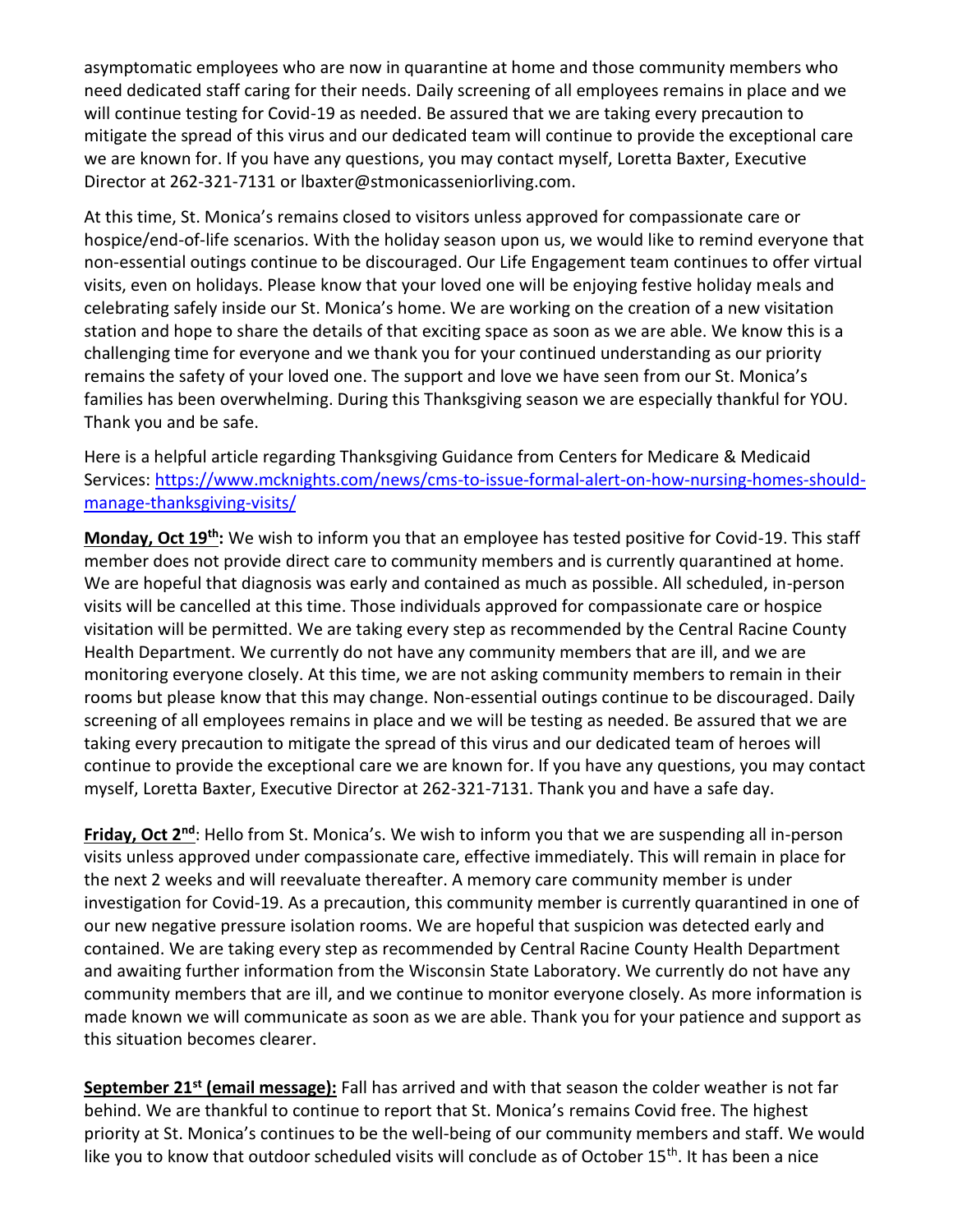summer and we have been thankful that our community members could safely visit their friends and family at our outdoor stations. We are making plans to safely continue indoor visitation in our designated indoor space, but we also know that flu season is here as well. As a reminder the process for scheduling your visit can be found on our website under the Coronavirus tab or by [clicking here](https://stmonicasseniorliving.com/sites/default/files/St.%20Monicas%20In%20Person%20Visitation%20Guidelines%20updated9.15.pdf) to read our Visitation Guidelines document. Please know that if we get a single case of Covid-19 in a community member or staff member that we will need to conclude indoor visitation for the safety of everyone living and working at St. Monica's. We thank you for your continued support as we navigate the constant changes of the pandemic.

**Wednesday, Aug 8th**: Hello from St. Monica's! Please be reminded that we have a NEW visitation appointment phone number for assisted living. To schedule your visit time, call 262-822-8209 again that's 262-822-8209. For memory care visits, call Michelle at 262-631-3020 ext. 254. As a reminder, 30 minute in-person visits are being schedule 7 days a week with limited time slots at an outdoor table and an indoor table. Before visiting you MUST review the "Visitation Guidelines" and "How to Protect Yourself and Others" documents, at [www.stmonicasseniorliving.com,](http://www.stmonicasseniorliving.com/) under the Coronavirus tab. Some highlights include: Masks are required at all times, only 2 visitors per community member at one time, no children under the age of 12, no eating or drinking, no transfer of items and no touching your loved one. Our new sign-in kiosk is up and running and allowing us increased documentation and safety for all. Please allow extra time on your first visit to input your information. Community Members will also use this kiosk when leaving the building for essential doctor's visits. Catholic Mass and Non-Denominational services have returned for those living at St. Monica's. At this time, we are not able to welcome outside attendees for these chapel services. Thank you for your understanding and support as we strive to keep everyone safe.

**Wednesday, July 29th**: Hello from St. Monica's! Scheduled 30-minute in-person visits continue and we are excited to share that you will be greeted with a new sign-in kiosk. This will allow for better documentation and safety. Please allow extra time on your first visit to input your information and do not forget to sign out when leaving. Community Members will also use this kiosk when leaving the building for essential doctor's visits. To schedule your in-person visit time, please call or text our NEW assisted living appointment line at 262-822-8209 again that's 262-822-8209, or for memory care visits call 262-631-3020 ext. 254. Appointments can be made by leaving a message with your name, phone number, your loved one's name, and your preferred visit date & time. Space is limited. Your appointment will be confirmed within 24 to 48 hours. Before visiting you MUST review the "Visitation Guidelines" and "How to Protect Yourself and Others" documents, at [www.stmonicasseniorliving.com,](http://www.stmonicasseniorliving.com/) under the Coronavirus tab. Some highlights include: Masks required, only 2 visitors per community member at one time, no children under the age of 12, no eating or drinking, no transfer of items and no touching your loved one.

**Wednesday, July 22nd**: We continue to be thankful to report that St. Monica's is Covid free. 30-minute in-person visits continue to be scheduled with both outdoor and indoor options available. To schedule your time, please call 262-383-2562, for assisted living, or 262-631-3020 ext. 254, for memory care. Appointments can be made Monday through Friday from 9am to 4pm. Go to the Coronavirus tab on our website before your visit at [www.stmonicasseniorliving.com,](http://www.stmonicasseniorliving.com/) to review the "Visitation Guidelines" and "How to Protect Yourself and Others" documents.

As of Tuesday, July 21<sup>st</sup>, Community Members have returned to communal dining with 2 different start times for each meal. Everyone has been so happy to see their friends during meals again.

Lastly, voting for The Best of Racine continues for a few more days ending at midnight on Friday, July 24<sup>th</sup>. We have been honored to be named the Best Senior Community for the past 4 years and hope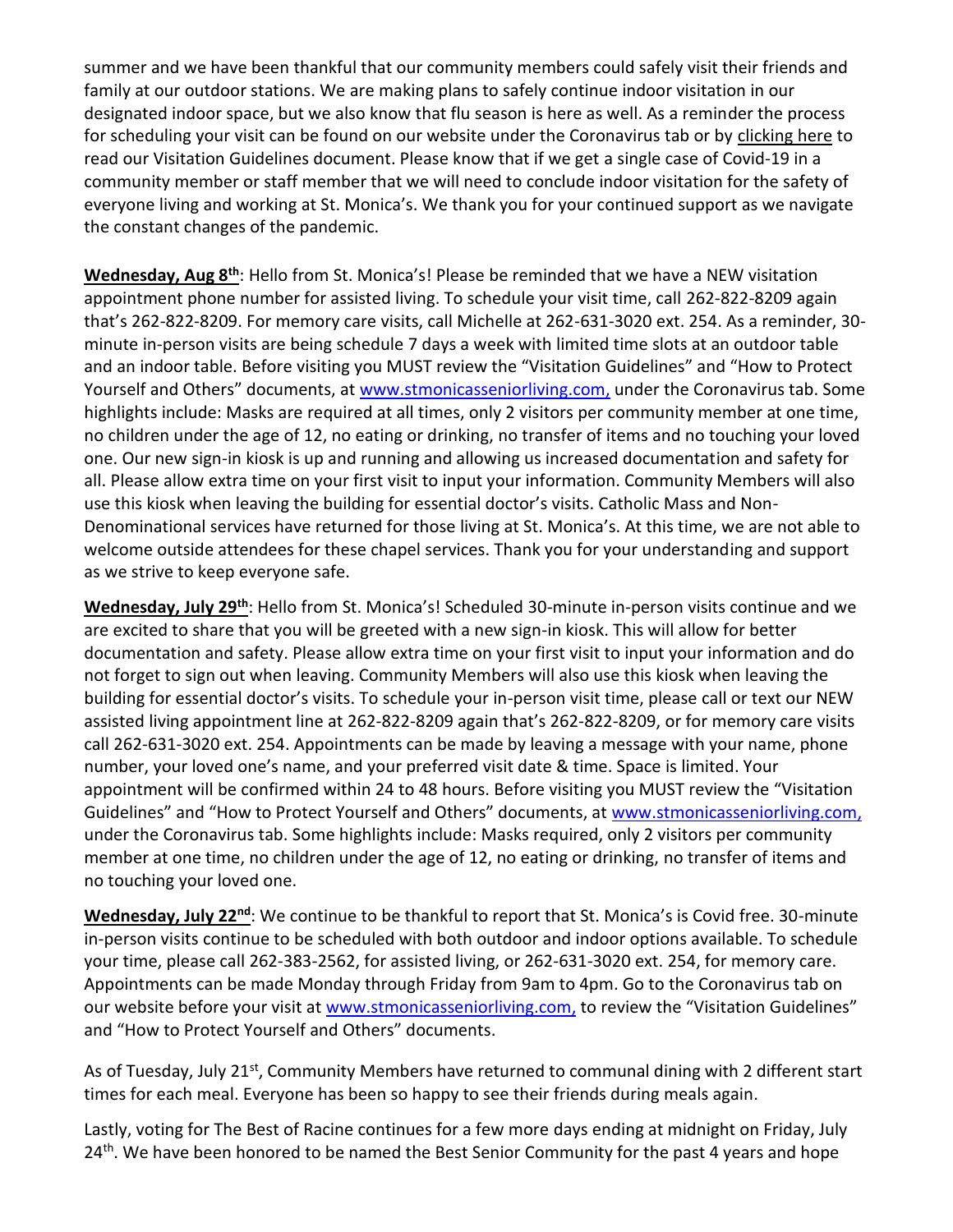that we have earned your support again this year. You can vote by visiting our website [www.stmonicasseniorliving.com.](http://www.stmonicasseniorliving.com/)

**Wednesday, July 15th**: Again, we are thankful to report that St. Monica's remains Covid free. Successful outdoor visitation began last week, and it has been thrilling to see our friends and families again. A reminder that 30-minute visits must be scheduled by calling 262-383-2562 (for assisted living) or 262- 631-3020 ext. 254 (for memory care). Please call Mon – Friday, 9am to 4pm. Go to the Coronavirus tab on our website before your visit at [www.stmonicasseniorliving.com,](http://www.stmonicasseniorliving.com/) to review the "Visitation Guidelines" and "How to Protect Yourself and Others" documents.

Catholic communion services have begun for our St. Monica's community members. The schedule varies weekly, but we will be informing all those who are interested in attending. Non-denominational services will be up and running in August. Please note: All details of the St. Monica's reopening are subject to change in accordance with The Wisconsin Department of Health Services and The Central Racine County Health Department.

Lastly, voting for The Best of Racine has begun and runs through Friday, July 24<sup>th</sup>. We have been honored to be named the Best Senior Community for the past 4 years and we are looking for your support again this year. You can vote by visiting our website [www.stmonicasseniorliving.com](http://www.stmonicasseniorliving.com/) or completing your paper ballot in today's paper.

**Thursday, July 2nd**: We are thankful to report that St. Monica's remains Covid free. We have received many inquiries regarding visitation and are pleased to announce that outdoor visitation will begin on Wednesday, July 8<sup>th</sup>. Visits must be scheduled and are limited to designated 30-minute time slots. Please look for an email with details or visit the Coronavirus tab on our website: [www.stmonicasseniorliving.com](http://www.stmonicasseniorliving.com/)

Catholic communion service will be offered beginning July  $12<sup>th</sup>$  and non-denominational services will resume on July 15<sup>th</sup>. These services are being offered to St. Monica's community members only. Community Members will return to communal dining on Tuesday, July 21<sup>st</sup>. An indoor visitation room will be open for scheduled visits beginning Wednesday, July 22<sup>nd</sup>. Social distancing and safety measures will be put in place. All details of the St. Monica's reopening are subject to change in accordance with The Wisconsin Department of Health Services and The Central Racine County Health Department.

As always, thank you for your continued support and understanding during these difficult times. If you have any questions do not hesitate to call myself, Loretta Baxter, Executive Director at 262-321-7131 or Stephany Lichter, Director of Health and Wellness and Compliance Officer at 262-321-7150.

**Monday, June 15th**: We are happy to report that St. Monica's is Covid free. At this time, visitation is still restricted. Community members may leave their rooms if they wear a mask and stay 6 feet away from those around them. If they are not able to do so, they will be asked to return to their rooms for their safety. We know you are eager to visit your loved one and we look forward to welcoming family and friends back into St. Monica's when we can do so without jeopardizing the safety of anyone living or working in our facility. Our future plan includes starting with a visitation station located outdoors, 30 minute scheduled time slots, sanitation in between guests and infection control education for visitors. We are also making plans for community members to return to meals in the dining room. There will be 2 meal service times for each meal in order to properly space dining room seating.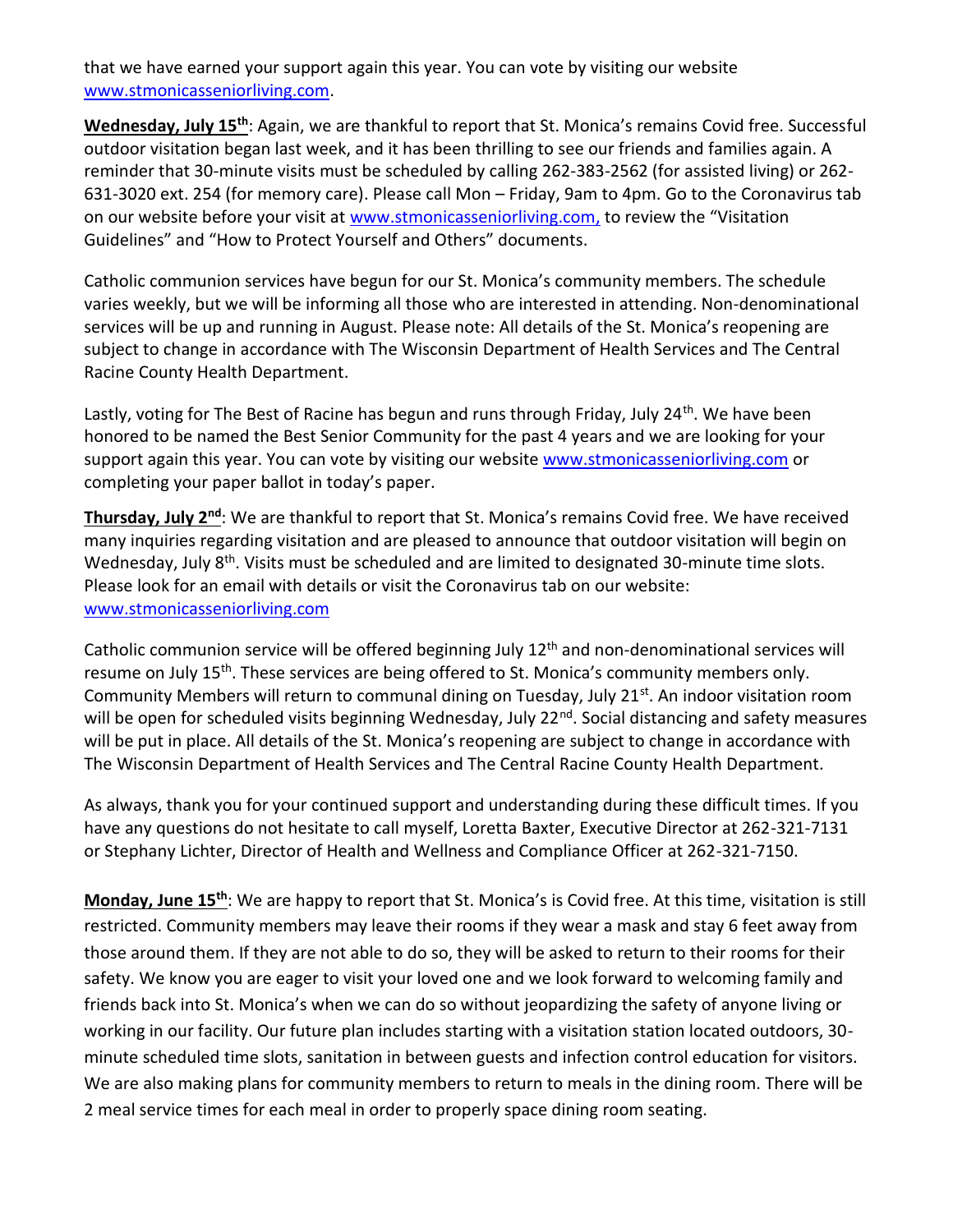Father's Day will be here soon! Gift deliveries can be left at the screening desk and our staff will be sure your dad receives his gift. Schedule a video call before Friday, June 19<sup>th</sup>, with Shannon at 262-321-7135.

As always, thank you for your continued support and understanding during these difficult times. If you have any questions do not hesitate to call myself, Loretta Baxter, Executive Director at 262-321-7131 or Stephany Lichter, Director of Health and Wellness and Compliance Officer at 262-321-7150.

**Monday, June 8th, 2020**: We are working on a procedure that combines the recommendations for infection control measures and manages safer visits at St. Monica's. Our plan includes visitation stations located both indoors and outdoors, 30-minute scheduled time slots, and infection control education for visitors. Ultimately, we await further clearance and direction from The Wisconsin Department of Health Services.

We are dedicated to keeping everyone safe and assure you we continue to provide the exceptional care we are known for. We look forward to welcoming family and friends back into St. Monica's when we can do so without jeopardizing the safety of anyone living and working in our community.

Father's Day is fast approaching! We love all our dads here at St. Monica's and our Life Engagement team plans to make June 21<sup>st</sup> a special day for them. Gift deliveries can be left at the screening desk and our staff will be sure your special dad receives his gift. Video calls can be schedule with Shannon at 262-321-7135.

We cannot thank you enough for your continued support and understanding during these difficult times. If you have any questions do not hesitate to call myself, Loretta Baxter, Executive Director at 262-321-7131 or Stephany Lichter, Director of Health and Wellness and Compliance Officer at 262-321- 7150.

**Thursday, May 28, 2020:** Community members are able to come out of rooms with staff permission if they are wearing their provided face mask. Maintaining 6 feet social distance from other community members is required. Common living room areas are closed at this time. Many are enjoying outdoor time one-on-one with Life Engagement staff.

We are working on a procedure that combines the recommendations for infection control measures and manages safer visits at St. Monica's. The Department of Health services will be releasing their recommendations to long term care facilities soon. This guideline will be in line with the Badger Bounce Back plan. It is not likely there will be visitation prior to July  $1<sup>st</sup>$ .

We realize the strain this puts on you and truly do empathize with this situation. We also want to stress our dedication in providing exceptional care and keeping everyone safe. We look forward to welcoming family and friends back into St. Monica's when we can do so without jeopardizing the safety of anyone living and working in our community.

On behalf of our staff, we want to thank you for your continued support and understanding during these difficult times. If you have any questions do not hesitate to call myself, Loretta Baxter, Executive Director at 262-321-7131 or Stephany Lichter, Director of Health and Wellness and Compliance Officer at 262-321-7150.

**Wednesday, May 20, 2020**: We thank you for your patience and continued support as we have been working hard to care for our valued community members. The health and well-being of everyone living and working at St. Monica's is, as always, our greatest priority. We have successfully tested all community members and staff for Covid-19. We did everything we could to keep this virus out of our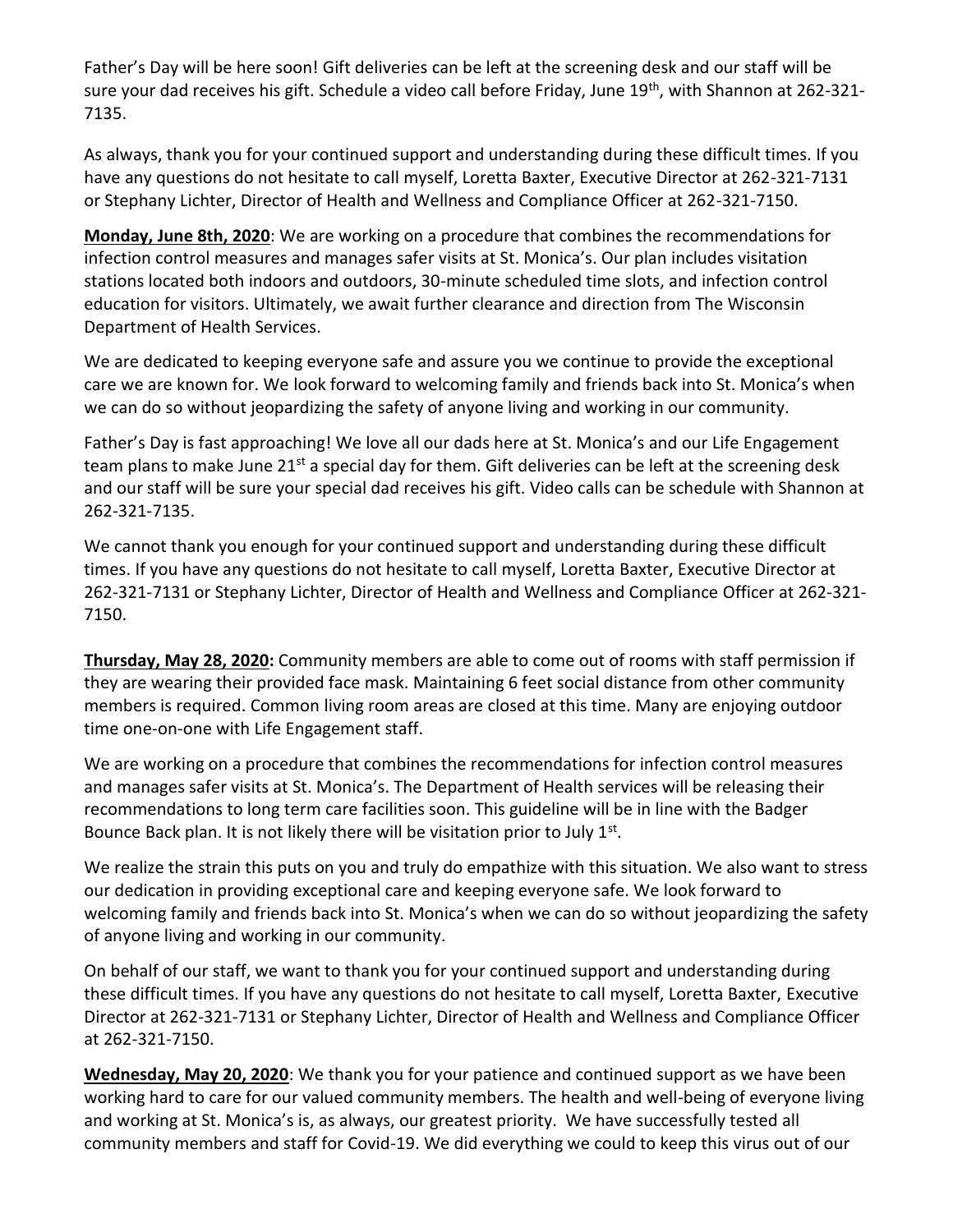home, but with it being so prevalent in Racine County we knew we needed to be prepared. We are taking every step recommended by the Department of Health Services Division of Quality Assurance in collaboration with the Central Racine County Health Department to contain the spread. The test results have allowed us to identify those asymptomatic employees who are now in quarantine at home and those community members who need dedicated staff caring for their daily needs. This new information is allowing us to battle this virus from a position of knowledge. Since May  $8<sup>th</sup>$ , all community members have been asked to remain in their rooms for their protection and safety. In room meals and one-onone activities have been very successful.

With the end of May in sight, we know that many of you are looking forward to getting some of your "life as it was" back. St. Monica's is a home to those most vulnerable to the Covid-19 virus. As a long term care community we have to keep with the guidance issued by The Division of Quality Assurance that states: "In order to minimize spread, we ask that long-term care settings remain vigilant about minimizing the numbers of people entering their buildings from the community. The Department of Health Services continues to support the following guidance regarding visitation of residents by family members. This information is consistent with [guidance](https://lnks.gd/l/eyJhbGciOiJIUzI1NiJ9.eyJidWxsZXRpbl9saW5rX2lkIjoxMDAsInVyaSI6ImJwMjpjbGljayIsImJ1bGxldGluX2lkIjoiMjAyMDA1MTguMjE2NzcwMTEiLCJ1cmwiOiJodHRwczovL3d3dy5jbXMuZ292L2ZpbGVzL2RvY3VtZW50L3Fzby0yMC0xNC1uaC1yZXZpc2VkLnBkZiJ9.JJokYg9R5eOD3faEUNqFSQWYuzntX0yL6m_Bihsxf4o/br/78784091073-l) published by the federal Centers for Medicare & Medicaid Services (CMS) and published on the [DHS COVID-19 webpage](https://lnks.gd/l/eyJhbGciOiJIUzI1NiJ9.eyJidWxsZXRpbl9saW5rX2lkIjoxMDEsInVyaSI6ImJwMjpjbGljayIsImJ1bGxldGluX2lkIjoiMjAyMDA1MTguMjE2NzcwMTEiLCJ1cmwiOiJodHRwczovL3d3dy5kaHMud2lzY29uc2luLmdvdi9jb3ZpZC0xOS9sdGMuaHRtIn0.FLUkB4MrIkaqzLfmlYodRDuAywT64QKaHsCNAAqn5kc/br/78784091073-l)." This guidance further states "Facilities should restrict all visitors and nonessential health care personnel, except for certain compassionate care situations, such as an end-of-life scenario."

At the same time, we do know that in person contact with your loved one is important for the mental health of all parties. We are discussing alternative options for visiting and will open our doors as soon as it is deemed safe to do so. Please remember that video calls are available. Contact Shannon to schedule a time at 262-321-7135.

We know this is a challenging time for everyone and we thank you for your continued understanding as our priority remains the safety of your loved one. The support and love we have seen from our St. Monica's families has been overwhelming. We are so thankful for you. In closing I leave you with a quote from author, Joseph Campbell, "*Opportunities to find deeper powers within ourselves come when life seems most challenging."* Stay healthy everyone.

**Tuesday, May 12, 2020:** We hope everyone had a wonderful Mother's Day weekend. Many gifts were brought to our front door and then hand delivered by staff to your loved ones. We were happy to be able to provide this service for this special weekend. At this time, we ask that deliveries be limited to essential items only. We want to keep everyone safe and allow our staff to focus on the care of your loved one.

Thank you for the overwhelming response to our call for folding tables which will help community members eat meals more comfortably in their rooms. At this time, we will not need any more donations. We are so thankful for the love and support you have shown us during this challenging time.

Please remember we are trying our best to schedule your video calls as timely as possible. Our Life Engagement team is working hard to keep community members busy in their rooms by spending time with them one-on-one. To request a call time with your loved one, please contact Shannon at 262-321- 7135 or email [info@stmonicasseniorliving.com](mailto:info@stmonicasseniorliving.com)

In an effort to be cautious and provide peace of mind, tomorrow we will be doing on-site testing of all St. Monica's staff and community members for Covid-19. Please know that the team at St. Monica's is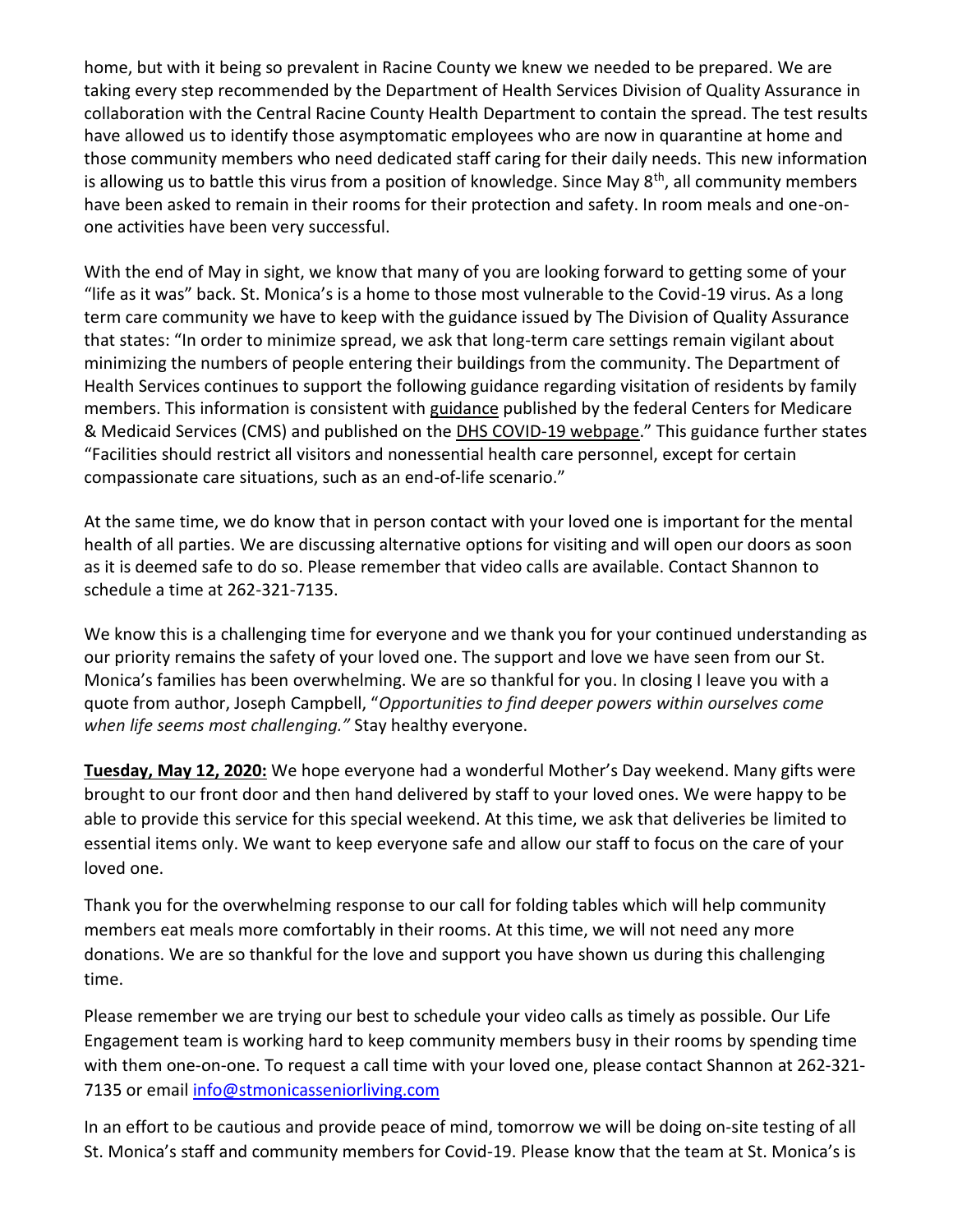working hard and making every effort to protect our precious community members. Thank you for your prayers and continued support as we walk through this challenging time together.

**Friday, May 8, 2020**: "We are requesting all community members remain in their rooms beginning 4pm on Friday, May 8th through Wednesday, May 20<sup>th</sup>, due to a positive Covid-19 case diagnosed in a community member. This community member is in stable condition in the hospital. All meals will be delivered to rooms and one-on-one activities will be provided. Video calls will continue. We will be closely monitoring all community members and employees for Covid-19 symptoms. For questions contact Loretta Baxter, Executive Director, at 262-321-7131."

**Wednesday, May 6, 2020: "**We wish to inform you that an employee has tested positive for Covid-19. This staff member does not provide direct care to community members and is currently quarantined at home. We are hopeful that diagnosis was early and contained as much as possible. We are taking every step as recommended by the Central Racine County Health Department and the Centers for Disease Control & Prevention. We currently do not have any community members that are ill, and we are monitoring everyone closely. We continue to screen all employees and will be testing as recommended. Be assured that we are taking every precaution to mitigate the spread of this virus and our dedicated team of heroes will continue to provide the exceptional care we are known for. If you have any questions, you may contact Loretta Baxter, Executive Director at 262-321-7131."

**Thursday, April 30th, 2020:** "Hello from St. Monica's. There are no COVID-19 cases at St. Monica's among the community members or the staff. All of us appreciate your prayers and support. If you would like to schedule a Skype session with your loved one on Mother's Day, please schedule by end of day Friday May 8<sup>th</sup>. Call Shannon in Life Engagement at 262-321-7135. Have a good weekend and be safe."

**Tuesday, April 28, 2020:** "Hello from St. Monica's. There are no COVID-19 cases at St. Monica's among the community members or the staff. All of us appreciate your prayers and support. Tomorrow Wednesday April 29<sup>th</sup>, our Community Members are having Infusino's lasagna for lunch. Life Engagement continues to schedule Skype conversations and give rides on our bus and golf cart using social distancing guidelines. Have a good weekend and be safe."

**Thursday, April 16th, 2020: "**Hello from St. Monica's. There are no COVID-19 cases at St. Monica's among the community members or the staff. All of us appreciate your prayers and support. Keep in mind that life engagement is willing to help you set up a time with your community member to Skype, Zoom or Facetime or just talk on the phone. Contact Life Engagement at 262-321-7138. Have a good day and be safe!"

**Wednesday, April 15th, 2020:** Hello from St. Monica's. There are no COVID-19 cases at St. Monica's among the community members or the staff. All of us appreciate your prayers and support. St. Monica's is allowing window meetings between families and community members. We know our families are appropriate and do not misuse the process by over doing it or opening the window and talking through the screen thus possibly exposing their loved one to the virus. If you use this method make sure to use a phone. Keep in mind that life engagement is willing to help you set up a time with your community member to Skype, Zoom or Facetime or just talk on the phone. Contact Life Engagement at 262-321-7138. Have a good day and be safe!"

**Tuesday, April 7 th , 2020**: Hello from St. Monica's. We do not have any COVID-19 cases in our community members or our staff. In order to keep your loved one safe, we are restricting packages of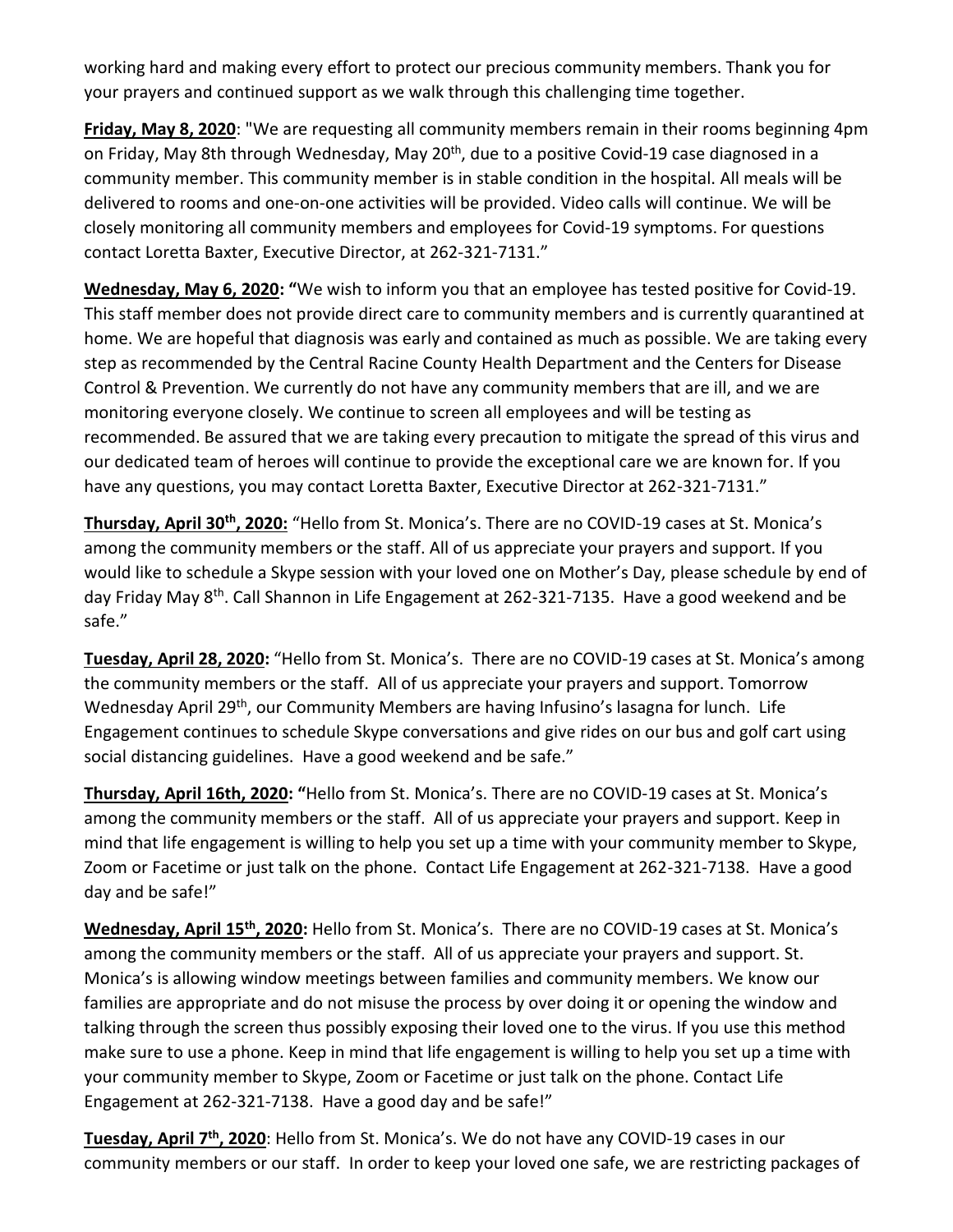food, items or flowers. COVID-19 can remain on services and although the risk is low there is the possibility it could be transferred to your loved one. St. Monica's is trying to be cautious and maintain the safety of our community members. Although not mandated, we will provide a mask to those community members who want them. Thank you for your understanding and supportive encouragement as we continue to fight to keep your loved one healthy.

**Monday, April 6, 2020:** "Hello from St. Monica's. We do not have any COVID-19 cases in our community members or our staff. In a continued effort to keep your loved one safe we are scheduling several different bingo and exercise offerings so that we can keep community members positioned 6 feet apart. Although not mandated, we will provide a mask to those community members who want them. Thank you for your understanding and supportive encouragement as we continue to fight to keep your loved one healthy."

**Friday, April 3, 2020:** "Hello from St. Monica's. We do not have any Coronavirus cases in our community members or our staff. In a continued effort to keep your loved one safe we are implementing a change to reduce communal dining. During meals there will be staggered times for seating, and we are offering another seating in our party room. Those that reside in the lower level will eat in the party room and those that live on the main floor will continue to eat in the main dining room. Breakfast will be from 6:30 – 8:30 am, lunch will be from 11:00 – 1:00 pm and dinner will be from 4:30 to 6:00 pm. Those that need assistance during meals will continue to eat in the main dining room. We are also offering an option to have meals served in your room free of charge during the Coronavirus pandemic. Staggered service times and the second service location will allow for proper social distancing as suggested by the Wisconsin Department of Health Services. Although not mandated, we will provide a mask to those community members who want them. Thank you for your understanding and supportive encouragement as we continue to fight to keep your loved one healthy."

**March 27, 2020 UPDATE:** "Thank you for calling St. Monica's Coronavirus Hotline. As of today, March 27<sup>th</sup>, there are no positive cases of Covid-19 on our St. Monica's campus. This includes among community members and staff and remains our highest priority. All visitor restrictions remain in place. Please visit our website stmonicasseniorliving.com. To families doing laundry: For infection control purposes, St. Monica's will temporarily take over laundry services for your loved one. The cost will be \$15/load and we are requesting that you drop off labeled laundry soap at our front entrance. We apologize for the temporary inconvenience and thank you for your understanding. Our life engagement team is working hard to keep your loved one active and engaged. We encourage families to call 262- 321-7138, to schedule a time for staff to help your loved one with FaceTime or Skype communication. At St. Monica's, our number one priority is always the health and safety of our community members, staff and essential providers. Dealing with the Covid-19 virus is a constantly evolving process, we will continue to monitor the situation very closely and we thank you for your responsive encouragement. You can subscribe to receive email updates by sending the word "subscribe" to [covidupdates@stmonicasseniorliving.com](mailto:covidupdates@stmonicasseniorliving.com), find useful information on our website at stmonicasseniorliving.com, and follow us on Facebook @stmonicasseniorliving or continue checking back with this hotline for recorded messages. Thank you and STAY HEALTHY!"

**March 25, 2020:** "Thank you for calling St. Monica's Coronavirus Hotline. As of March 25th, there are no positive cases of Covid-19 on our St. Monica's campus. This includes among community members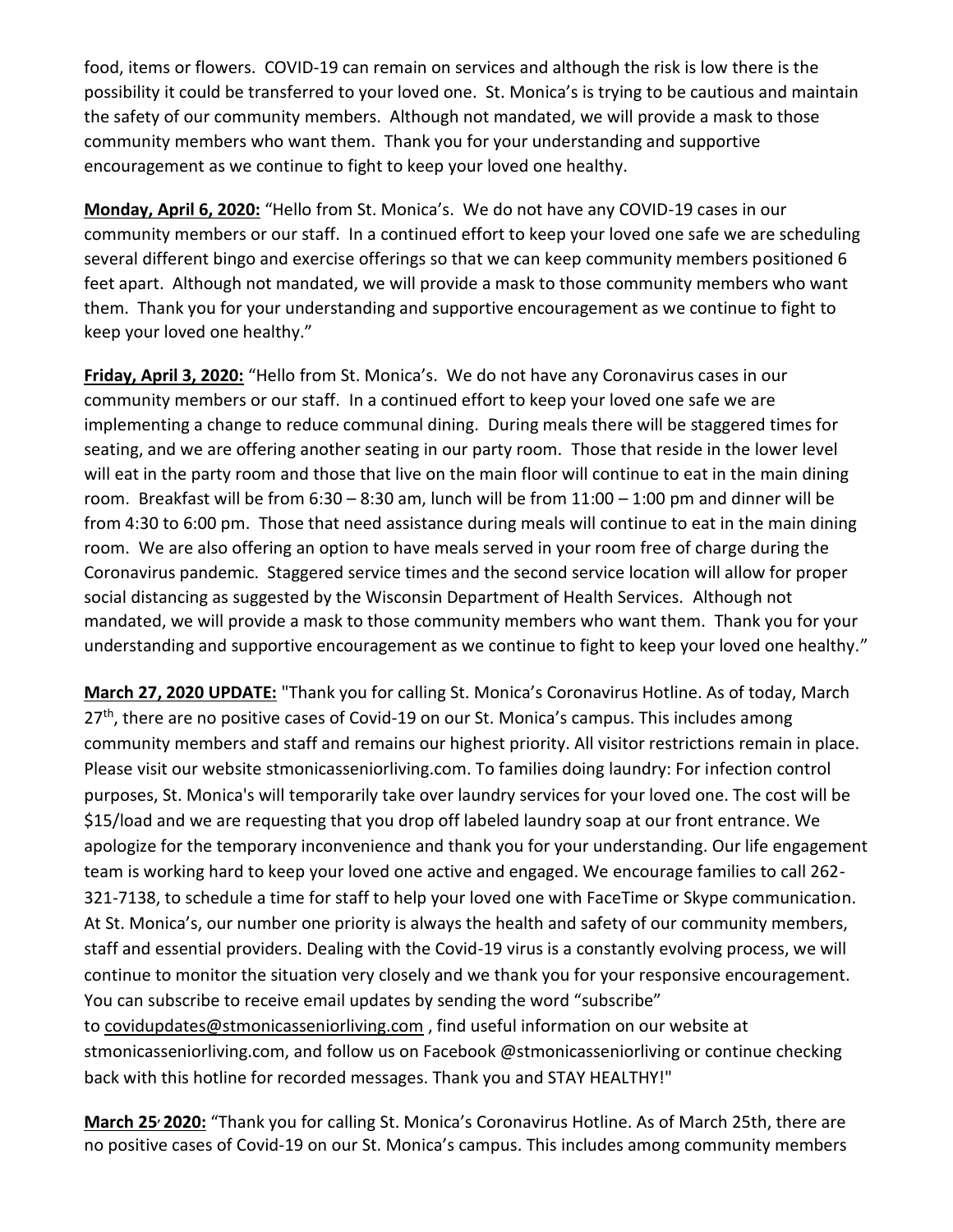and staff and remains our highest priority. All visitor restrictions remain in place. Please visit our website stmonicasseniorliving.com. Our life engagement team is working hard to keep your loved one engaged and active. We encourage families to call 262-321-7138 to schedule a time for staff to help your loved one with FaceTime or Skype communication. At St. Monica's our number one priority is always the health and safety of our community members, staff and providers in the community. Dealing with the Covid-19 virus is constantly evolving, we will continue to monitor the situation very closely and we thank you for your responsive encouragement. You can subscribe to receive email updates by sending the word "subscribe" to [covidupdates@stmonicasseniorliving.com](mailto:covidupdates@stmonicasseniorliving.com) , find useful information on our website, and follow us on Facebook at stmonicasseniorliving or continue checking back with this hotline for recorded messages. Thank you and STAY HEALTHY!"

**March 24, 2020:** "There are now 5 cases of coronavirus in Racine County. Governor Evers has issued "Safer at Home" order which amounts to only essential businesses are open. St. Monica's is continuing our restricted visitor policy. Visiting is not allowed unless your loved one is on Hospice. There are no Coronavirus cases at St. Monica's. St. Monica's Life Engagement will continue to assist in using Skype and Facetime to stay in touch with your loved one. Thank you for the cooperation of all our families. It is greatly appreciated."

**March 23, 2020:** "There are now 4 cases of coronavirus in Racine County. St. Monica's is continuing our restricted visitor policy. Visiting is not allowed unless your loved one is on Hospice. There are no Coronavirus cases at St. Monica's. Thank you for the cooperation of all our families. It is greatly appreciated."

**March 20, 2020:** "Thank you for the cooperation of all our families. It is greatly appreciated**.** Reminders to all families doing laundry for their community member. Call 262-639-5050 opt 2. Coordinate with the nurses to bring laundry from your loved one's room to the front door to switch out. Please drop the laundry off at the front door. There is a receptionist right inside the front door. You will not be allowed to enter the facility. Public Health Reminders from the Wisconsin Department of Health: Link -[https://www.dhs.wisconsin.gov/outbreaks/index.htm"](https://www.dhs.wisconsin.gov/outbreaks/index.htm)

**March 18, 2020:** "Reminder to all families doing laundry for their community member. Please drop the laundry off at the front door. There is a receptionist right inside the front door. You will not be allowed to enter the facility. Coordinate with the nurses to bring laundry from your loved one's room to the front door to switch out. Call 262-639-5050 opt 2. Public Health Reminders from the Wisconsin Department of Health: 1. Delay all elective ambulatory provider visits 2. Reschedule elective and nonurgent admissions 3. Delay inpatient and outpatient elective surgical and procedural cases 4. Postpone routine dental and eyecare visits. Link –[https://www.dhs.wisconsin.gov/outbreaks/index.htm"](https://www.dhs.wisconsin.gov/outbreaks/index.htm)

**March 17, 2020:** "St. Monica's is probably looking at 8 weeks of isolation. Please utilize phone-calls, Skype, Zoom and other communication modalities to communicate with your loved one. Let them know they are missed and loved. To set this up, contact life engagement at 262-321-7138. Many of you have asked how you can help. We are requesting hand sanitizer for our 106 community members in the assisted living and memory care. Donations can be dropped off at the front door. We have a receptionist right inside the front door who can accept your donation."